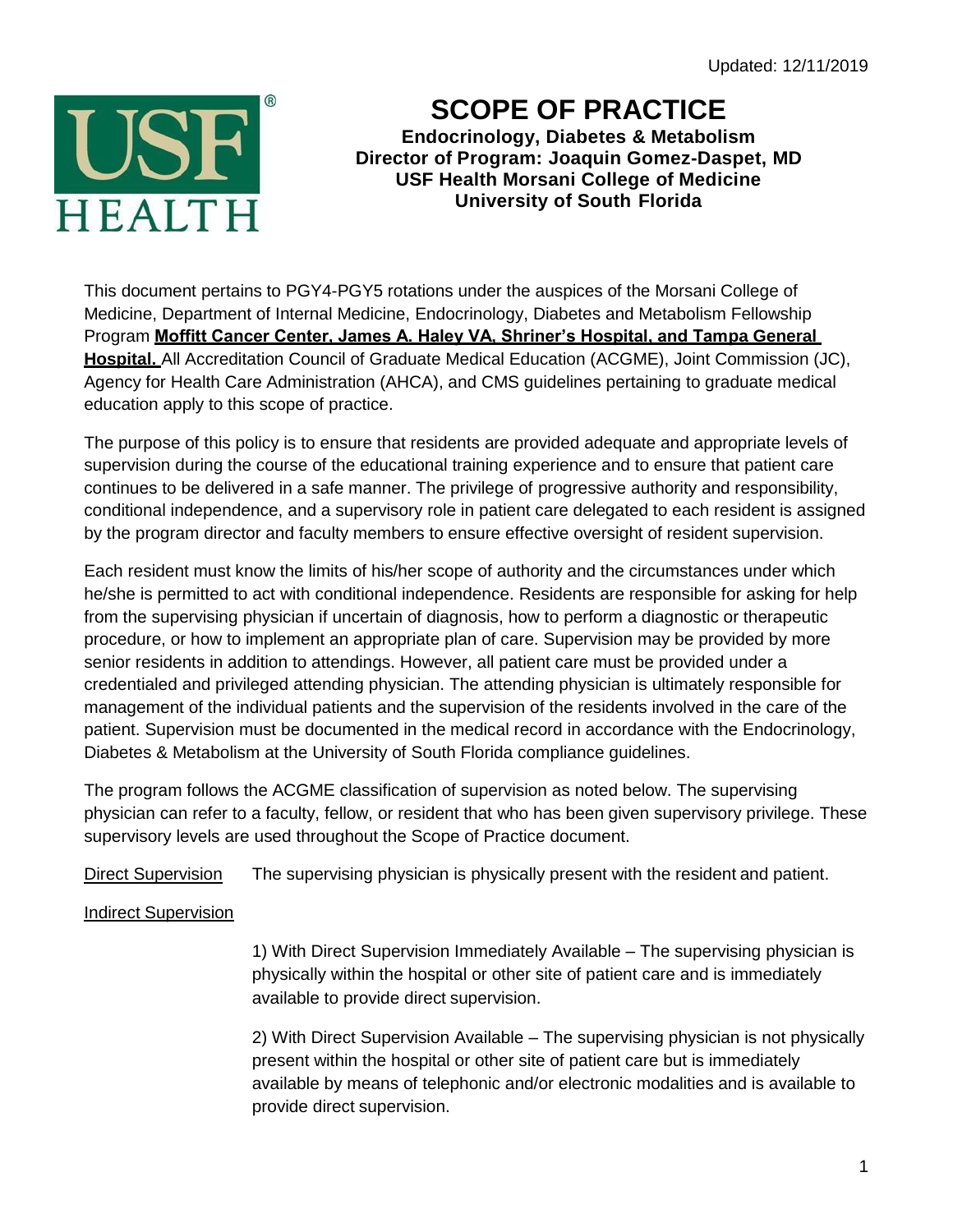Oversight The supervising physician is available to provide review of procedures/encounters with feedback after care is delivered.

The residency program has a curriculum for providing knowledge and performance competence that includes thyroid FNA, thyroid biopsy simulation, number of procedures that need to be completed before obtaining indirect supervision. Annual decisions about competence are made by the program's clinical competency committee to ensure a successful transition and preparation for the next PGY level. All residents need to maintain current ACLS training.

|                                                              | <b>Supervising</b><br><b>Physician</b><br>present<br>(Direct) | <b>Supervising</b><br><b>Physician in</b><br>hospital and<br>available for<br>consultation<br>(Indirect but<br>direct<br>supervision<br>immediately<br>available) | <b>Supervising</b><br><b>Physician out</b><br>of hospital but<br>available by<br>phone or can<br>come in<br>(Indirect but<br>direct<br>supervision<br>available) | The trainee<br>may perform<br>the procedure<br>without<br>supervising<br>Attending/<br>resident<br>(oversight) |                                                                                           |                |
|--------------------------------------------------------------|---------------------------------------------------------------|-------------------------------------------------------------------------------------------------------------------------------------------------------------------|------------------------------------------------------------------------------------------------------------------------------------------------------------------|----------------------------------------------------------------------------------------------------------------|-------------------------------------------------------------------------------------------|----------------|
| Designated<br>Levels                                         | 1                                                             | $\overline{2}$                                                                                                                                                    | 3                                                                                                                                                                | $\overline{4}$                                                                                                 | See below for level of<br>supervision required for each<br>procedure and year of training |                |
| <b>CORE PROCEDURES</b>                                       |                                                               |                                                                                                                                                                   |                                                                                                                                                                  |                                                                                                                | <b>PGY-4</b>                                                                              | <b>PGY-5</b>   |
| Perform patient care and procedures in outpatient setting    |                                                               |                                                                                                                                                                   |                                                                                                                                                                  |                                                                                                                | $\overline{2}$                                                                            | 3              |
| Continuous glucose monitoring                                |                                                               |                                                                                                                                                                   |                                                                                                                                                                  |                                                                                                                | $\overline{2}$                                                                            | 3              |
| Provide consultations within the scope of his/her privileges |                                                               |                                                                                                                                                                   |                                                                                                                                                                  |                                                                                                                | $\overline{2}$                                                                            | 4              |
| Thyroid aspiration biopsy                                    |                                                               |                                                                                                                                                                   |                                                                                                                                                                  |                                                                                                                | 1                                                                                         | 3              |
| Thyroid ultrasound                                           |                                                               |                                                                                                                                                                   |                                                                                                                                                                  |                                                                                                                | 1                                                                                         | 3              |
| Skeletal dual photon absorptiometry interpretation           |                                                               |                                                                                                                                                                   |                                                                                                                                                                  |                                                                                                                | 1                                                                                         | $\overline{2}$ |
| Management of insulin pump                                   |                                                               |                                                                                                                                                                   |                                                                                                                                                                  |                                                                                                                | $\overline{2}$                                                                            | 3              |

Scope of Practice:

## **PGY-4**

 Evaluate consultations requested for endocrine assessment of inpatients from VAMC, TGH and Moffitt and ensure that a written evaluation is prepared within 24 hours of the request.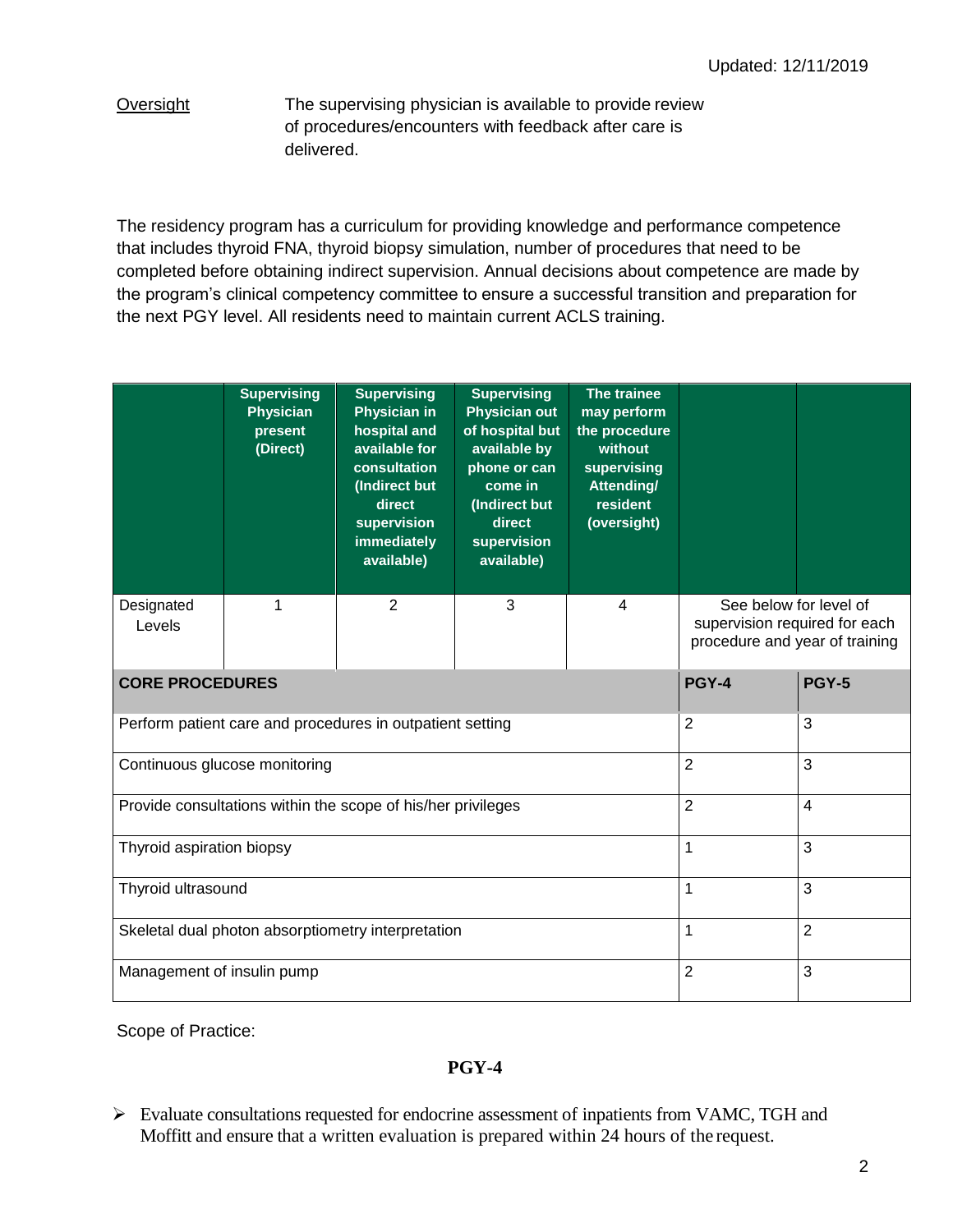- $\triangleright$  Daily rounds with Endocrine attending and establish daily plan for patient care, disease management and diagnostic evaluation. Review all diagnostic tests with faculty when results become available.
- Round with Endocrine Attending, Diabetes Management Service Team or Inpatient Diabetes Management Service and direct concurrent care of diabetes or appropriate services.
- $\triangleright$  Evaluate and manage ambulatory care patients under supervision of Endocrine faculty at the VAMC Endocrine Clinic; VAMC Diabetes clinic, TGH 30<sup>th</sup> Street Clinic and USF's Medical Clinic.
- $\triangleright$  Insulin pump initiation and management in close coordination with the multidisciplinary diabetes team and under indirect or direct supervision of the designated attending.
- $\triangleright$  Attend all clinical conferences, research conferences, journal clubs, and didactic lectures.
- $\triangleright$  Supervise PGY 1, 2 or 3 from Department of Internal Medicine on the evaluation and management of patients in clinics and consultation service.
- $\triangleright$  Teach residents and medical students at the bedside and in the ambulatoryclinics.
- $\triangleright$  Encouraged to participate (time permitted) in research projects or other scholar activities under faculty mentoring while following the Office of Research and Development IRB and guidelines.

### **PGY-5**

- $\triangleright$  Participate, supervise and assist the PGY-4 as needed in the daily management and evaluation of patients hospitalized by endocrine faculty or referring physicians, and in ambulatory clinics.
- $\triangleright$  Round with Endocrine attending and house staff teams on consultation service, and write detailed recommendations in response to consultation requests.
- $\triangleright$  Round with Endocrine Attending(s), Diabetes Management Service Team or Inpatient Diabetes Management Service and direct concurrent care of diabetes or appropriate services.
- Attend clinics/rotations in Pediatric Endocrinology (Shriner's Hospital), Reproductive Endocrinology, Nuclear Medicine, USF Pituitary Clinic, Bone Density reading and interpretation.
- $\triangleright$  Perform thyroid ultrasound and ultrasound guided thyroid fine needle aspirates under indirect or direct supervision of the designated attending, review the cytopathology to the FNA slide. Assist, supervise, and educate PGY-4 in insulin pump management under faculty supervision while in coordination with the multidisciplinary diabetes team.
- $\triangleright$  Coordinate Endocrine clinical and teaching conferences, journal clubs and the interview of new applicants to the endocrine fellowship program.